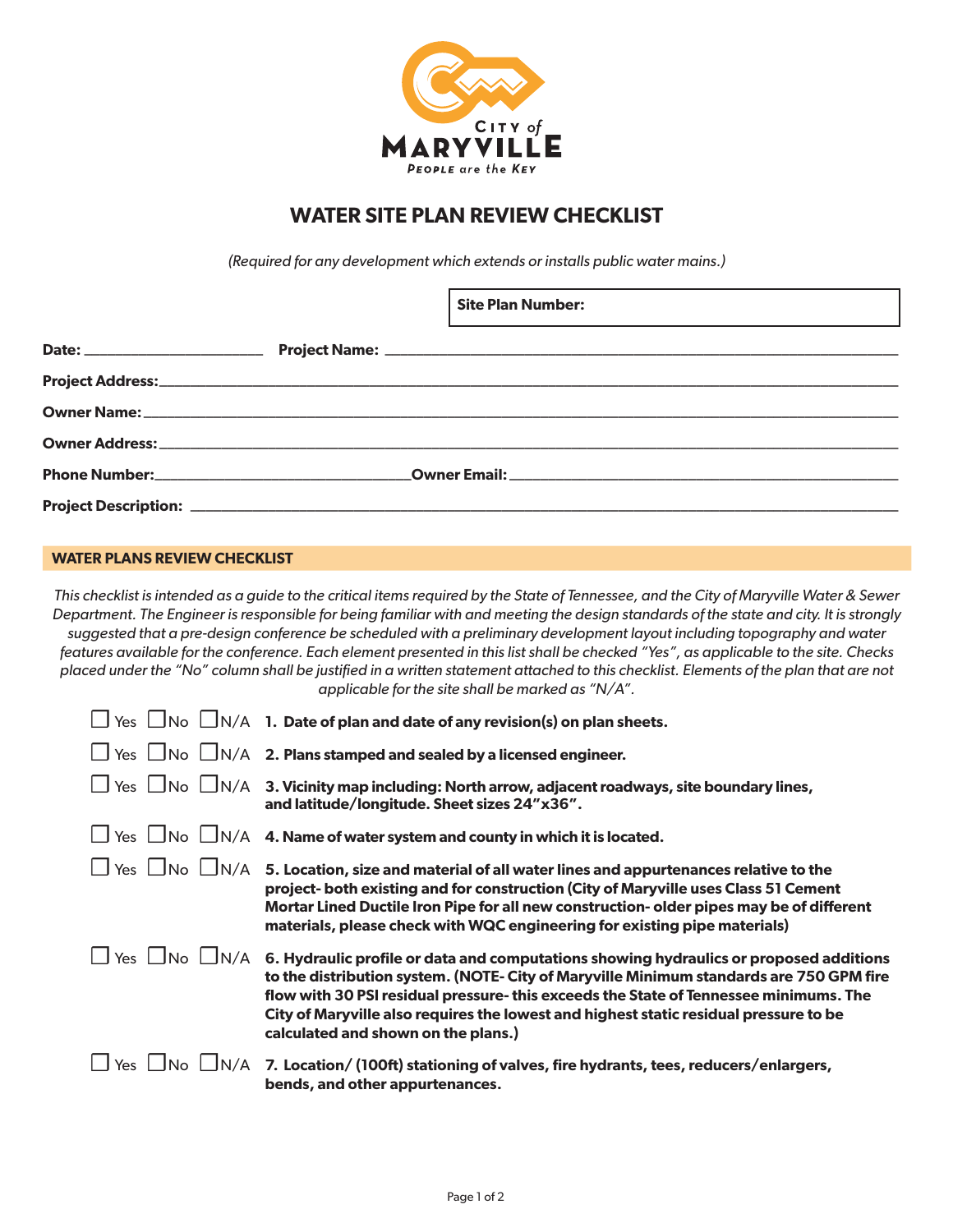

# **WATER SITE PLAN REVIEW CHECKLIST**

(Page 2 of 3)

|  | $\Box$ Yes $\Box$ No $\Box$ N/A $\,$ 8. Scale drawings which clearly show the following items:                                                                                                                                                                                                                                          |
|--|-----------------------------------------------------------------------------------------------------------------------------------------------------------------------------------------------------------------------------------------------------------------------------------------------------------------------------------------|
|  | a. The following lines with accurate bearings and distances:                                                                                                                                                                                                                                                                            |
|  | Property boundaries                                                                                                                                                                                                                                                                                                                     |
|  | Lot lines                                                                                                                                                                                                                                                                                                                               |
|  | Right-of-way lines of streets.                                                                                                                                                                                                                                                                                                          |
|  | Utility access or other easements (existing and proposed for water lines that fall                                                                                                                                                                                                                                                      |
|  | outside of the property owned or controlled by the developer)                                                                                                                                                                                                                                                                           |
|  | b. Existing topographic contours in GRAYSCALE line style including trees within<br>25ft of centerline of proposed main.                                                                                                                                                                                                                 |
|  | c. Proposed topographic contours presented at a 2-foot interval in a BOLD line style<br>within 25ft of centerline of proposed main.                                                                                                                                                                                                     |
|  | $\Box$ Yes $\Box$ No $\Box$ N/A 9. Maximum allowable plan view scale 1": 100' Vertical scale maximum of 1":10'<br>Use corresponding horizontal scales for plans and profiles.                                                                                                                                                           |
|  | $\Box$ Yes $\Box$ No $\Box$ N/A 10. Sufficient detail shown on the plans to allow for material take off and location of<br>lines in the field by a third party.                                                                                                                                                                         |
|  | $\Box$ Yes $\Box$ No $\Box$ N/A 11. Locations of proposed water lines in relation to roads, bridges, and other<br>identifiable objects.                                                                                                                                                                                                 |
|  | $\Box$ Yes $\Box$ No $\Box$ N/A 12. Minimum pipe size is 6" if gridded with maximum leg length of 800ft, otherwise all<br>pipe shall have a minimum diameter of 8".                                                                                                                                                                     |
|  | $\Box$ Yes $\Box$ No $\Box$ N/A 13. Lot lines and locations shown on all plan views including lot numbers.                                                                                                                                                                                                                              |
|  | $\Box$ Yes $\Box$ No $\Box$ N/A 14. Street names and edge of pavement locations as well as right of way.                                                                                                                                                                                                                                |
|  | $\Box$ Yes $\Box$ No $\Box$ N/A $\,$ 15. Location of proposed service connection- City of Maryville sets individual taps on<br>the same side of the road as the water line and double settings on the opposite side of<br>the road from the water line. Taps should be spaced to avoid conflict with sanitary<br>sewer laterals.        |
|  | $\Box$ Yes $\Box$ No $\Box$ N/A 16. Stream crossings providing profiles with elevations of the stream bed and the<br>normal and extreme high and low water levels if this information is available.                                                                                                                                     |
|  | $\Box$ Yes $\Box$ No $\Box$ N/A 17. Detail drawings of special joints, appurtenances, etc.                                                                                                                                                                                                                                              |
|  | $\Box$ Yes $\Box$ No $\Box$ N/A 18. Plan & profile view shall be drawn for water lines 10" in diameter or larger. Existing<br>lines shall be field located whenever reasonable and the source of the utility locations<br>noted on the plans.                                                                                           |
|  | $\Box$ Yes $\Box$ No $\Box$ N/A $\,$ 19. For all lines 8" in diameter and smaller, the relevant elevations of all pipe lines and<br>conflicting structures at utility crossings shall be shown- This shall include a short<br>profile view of all utility crossings of the water line where new utility lines are being<br>constructed. |